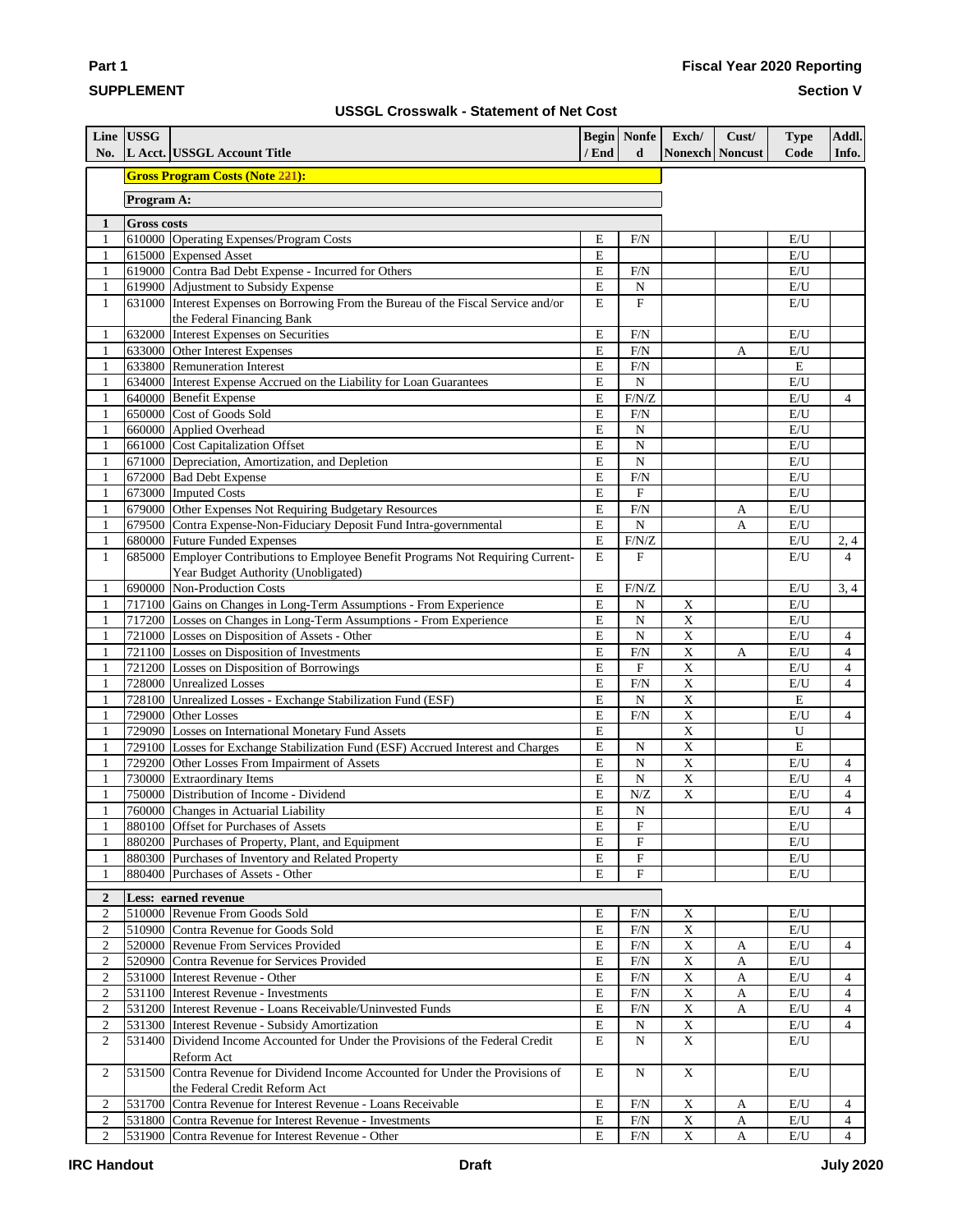# **SUPPLEMENT**

**Part 1**

## **Fiscal Year 2020 Reporting**

**Section V**

## **USSGL Crosswalk - Statement of Net Cost**

|                                    | Line USSG |                                                                                                                                |                                    | <b>Begin</b> Nonfe        | Exch/                                   | Cust/                       | <b>Type</b>             | Addl.               |
|------------------------------------|-----------|--------------------------------------------------------------------------------------------------------------------------------|------------------------------------|---------------------------|-----------------------------------------|-----------------------------|-------------------------|---------------------|
| No.                                |           | L Acct. USSGL Account Title                                                                                                    | / End                              | d                         | <b>Nonexch Noncust</b>                  |                             | Code                    | Info.               |
| $\boldsymbol{2}$                   |           | 532500 Administrative Fees Revenue                                                                                             | E                                  | $F/N$                     | $\mathbf X$                             | A                           | E/U                     |                     |
| $\mathbf{2}$                       |           | 532900 Contra Revenue for Administrative Fees                                                                                  | E                                  | F/N                       | $\overline{X}$                          | $\mathbf{A}$                | E/U                     |                     |
| $\boldsymbol{2}$                   |           | 540000 Funded Benefit Program Revenue                                                                                          | ${\bf E}$                          | $\rm F/N$                 | $\overline{X}$                          |                             | $\mathbf{E}/\mathbf{U}$ |                     |
| $\mathfrak{2}$                     |           | 540500 Unfunded FECA Benefit Revenue                                                                                           | E                                  | F/N                       | X                                       |                             | U                       |                     |
| $\mathfrak{2}$                     |           | 540600 Contra Revenue for Unfunded FECA Benefit Revenue                                                                        | ${\bf E}$                          | F/N                       | X                                       |                             | $\mathbf U$             |                     |
| $\mathfrak{2}$                     |           | 540900 Contra Revenue for Funded Benefit Program Revenue                                                                       | E                                  | F/N                       | $\mathbf X$                             |                             | E/U                     |                     |
| $\mathbf{2}$                       |           | 550000 Insurance and Guarantee Premium Revenue                                                                                 | E                                  | ${\bf N}$                 | $\mathbf X$                             |                             | $\mathbf{E}/\mathbf{U}$ |                     |
| $\sqrt{2}$                         |           | 550900 Contra Revenue for Insurance and Guarantee Premium Revenue                                                              | E                                  | ${\bf N}$                 | $\mathbf X$                             |                             | $\mathbf{E}/\mathbf{U}$ |                     |
| $\mathfrak{2}$                     |           | 571300 Accrual of Amounts Receivable from Custodian or Non-Entity Assets                                                       | E                                  | $\boldsymbol{\mathrm{F}}$ | $\mathbf X$                             | $\mathbf{A}$                | E/U                     | $\overline{4}$      |
| 2                                  |           | Receivable from a Federal Agency - Other Than the General Fund of the U.S.<br>590000 Other Revenue                             | E                                  | F/N                       | $\boldsymbol{\mathrm{X}}$               | A                           | E/U                     | $\overline{4}$      |
| $\boldsymbol{2}$                   |           | 590900 Contra Revenue for Other Revenue                                                                                        | ${\bf E}$                          | F/N                       | $\overline{X}$                          | $\mathbf{A}$                | $\mathbf{E}/\mathbf{U}$ | $\overline{4}$      |
| $\sqrt{2}$                         |           | 592100 Valuation Change in Investments - Exchange Stabilization Fund (ESF)                                                     | $\mathbf E$                        | ${\bf N}$                 | $\mathbf X$                             |                             | $\mathbf{E}/\mathbf{U}$ |                     |
| $\sqrt{2}$                         |           | 592200 Valuation Change in Investments for Federal Government Sponsored Enterprise                                             | ${\bf E}$                          | ${\bf N}$                 | $\boldsymbol{\mathrm{X}}$               |                             | E/U                     |                     |
| $\mathbf{2}$                       |           | 599700 Financing Sources Transferred In From Custodial Statement Collections                                                   | ${\bf E}$                          | $\mathbf F$               | $\mathbf X$                             | $\mathbf{A}$                | E/U                     | $\overline{4}$      |
| $\mathbf{2}$                       |           | 711000 Gains on Disposition of Assets - Other                                                                                  | ${\bf E}$                          | ${\bf N}$                 | $\overline{\textbf{X}}$                 |                             | $\mathbf{E}/\mathbf{U}$ | $\overline{4}$      |
| $\boldsymbol{2}$                   |           | 711100 Gains on Disposition of Investments                                                                                     | ${\bf E}$                          | F/N                       | $\mathbf X$                             |                             | $\mathbf{E}/\mathbf{U}$ | $\overline{4}$      |
| $\sqrt{2}$                         |           | 711200 Gains on Disposition of Borrowings                                                                                      | $\mathbf E$                        | $\mathbf F$               | $\overline{X}$                          |                             | E/U                     | $\overline{4}$      |
| $\sqrt{2}$                         |           | 718000 Unrealized Gains                                                                                                        | ${\bf E}$                          | $\rm{F}\!/\rm{N}$         | $\overline{\mathbf{X}}$                 |                             | E/U                     | $\overline{4}$      |
| $\sqrt{2}$                         |           | 718100 Unrealized Gain - Exchange Stabilization Fund (ESF)                                                                     | E                                  | $\mathbf N$               | $\overline{X}$                          |                             | E                       |                     |
| $\sqrt{2}$                         |           | 719000 Other Gains                                                                                                             | ${\bf E}$                          | F/N                       | $\overline{\mathbf{X}}$                 |                             | E/U                     | 4                   |
| $\mathbf{2}$                       |           | 719090 Gains on International Monetary Fund Assets                                                                             | ${\bf E}$                          |                           | $\mathbf X$                             |                             | U                       |                     |
| $\overline{c}$                     |           | 719100 Gains for Exchange Stabilization Fund (ESF) Accrued Interest and Charges                                                | E                                  | ${\bf N}$                 | $\mathbf X$                             |                             | E                       |                     |
|                                    |           |                                                                                                                                |                                    |                           |                                         |                             |                         |                     |
| 3                                  |           | Net program costs:<br>This line is calculated. Equals sum of lines 1 minus 2.                                                  |                                    |                           |                                         |                             |                         |                     |
|                                    |           |                                                                                                                                |                                    |                           |                                         |                             |                         |                     |
| 4                                  |           | (Gain)/Loss on pension, ORB or OPEB Assumption Changes (Note 15):                                                              |                                    |                           |                                         |                             |                         |                     |
| 4                                  |           | 727100 Gains on Changes in Long-Term Assumptions                                                                               | E                                  | N                         | $\mathbf X$                             |                             | E/U                     |                     |
| $\overline{4}$                     |           | 727200 Losses on Changes in Long-Term Assumptions                                                                              | E                                  | ${\bf N}$                 | X                                       |                             | E/U                     |                     |
| 5                                  |           | Net program costs including Assumption Changes:                                                                                |                                    |                           |                                         |                             |                         |                     |
|                                    |           | This line is calculated. Equals the sum of lines 3 through 4.                                                                  |                                    |                           |                                         |                             |                         |                     |
| 6                                  |           | Costs not assigned to programs                                                                                                 |                                    |                           |                                         |                             |                         |                     |
| 6                                  |           | 640000 Benefit Expense                                                                                                         | Е                                  | F/N/Z                     |                                         |                             | E/U                     | $\mathfrak{S}$      |
| 6                                  |           | 680000 Future Funded Expenses                                                                                                  | Е                                  | $\rm F/N/Z$               |                                         |                             | $\mathbf{E}/\mathbf{U}$ | 5                   |
| 6                                  |           | 685000 Employer Contributions to Employee Benefit Programs Not Requiring Current-                                              | E                                  | ${\bf F}$                 |                                         |                             | $\mathbf{E}/\mathbf{U}$ | 5                   |
|                                    |           | Year Budget Authority (Unobligated)                                                                                            |                                    |                           |                                         |                             |                         |                     |
| 6                                  |           | 690000 Non-Production Costs                                                                                                    | E                                  | $\rm F/N/Z$               |                                         |                             | E/U                     | 5                   |
| 6                                  |           | 721000 Losses on Disposition of Assets - Other                                                                                 | E                                  | ${\bf N}$                 | $\mathbf X$                             |                             | $\rm E/U$               | 5                   |
| 6                                  |           | 721100 Losses on Disposition of Investments                                                                                    | ${\bf E}$                          | F/N                       | $\overline{X}$                          | A                           | E/U                     | 5                   |
| 6                                  |           | 721200 Losses on Disposition of Borrowings                                                                                     | E                                  | $\mathbf F$               | $\mathbf X$                             |                             | $\mathbf{E}/\mathbf{U}$ | 5                   |
| 6                                  |           | 728000 Unrealized Losses                                                                                                       | Е                                  | F/N                       | $\mathbf X$                             |                             | E/U                     | 5                   |
| 6                                  |           | 729000 Other Losses                                                                                                            | E                                  | F/N                       | $\mathbf X$                             |                             | E/U                     | 5                   |
| 6<br>6                             |           | 729200 Other Losses From Impairment of Assets<br>730000 Extraordinary Items                                                    | Е<br>${\bf E}$                     | $\mathbf N$<br>${\bf N}$  | $\mathbf X$<br>$\mathbf X$              |                             | E/U<br>E/U              | 5<br>5              |
| 6                                  |           | 750000 Distribution of Income - Dividend                                                                                       | ${\bf E}$                          | ${\bf N} / {\bf Z}$       | $\mathbf X$                             |                             | E/U                     | 5                   |
| 6                                  |           | 760000 Changes in Actuarial Liability                                                                                          | E                                  | ${\bf N}$                 |                                         |                             | E/U                     | 5 <sup>5</sup>      |
|                                    |           |                                                                                                                                |                                    |                           |                                         |                             |                         |                     |
| 7                                  |           | Less: earned revenues not attributed to programs                                                                               |                                    |                           |                                         |                             |                         |                     |
| $\boldsymbol{7}$                   |           | 520000 Revenue From Services Provided                                                                                          | Е                                  | F/N                       | $\mathbf X$                             | A                           | E/U                     | 5                   |
| $\tau$                             |           | 531000 Interest Revenue - Other                                                                                                | ${\bf E}$                          | F/N                       | $\mathbf X$                             | $\mathbf{A}$                | E/U                     | 5                   |
| $\tau$                             |           | 531100 Interest Revenue - Investments                                                                                          | Е                                  | F/N                       | $\mathbf X$                             | $\mathbf{A}$                | E/U                     | 5                   |
| $\tau$                             |           | 531200   Interest Revenue - Loans Receivable/Uninvested Funds                                                                  | E                                  | F/N                       | $\mathbf X$                             | $\mathbf A$                 | E/U                     | 5                   |
| 7                                  |           | 531300 Interest Revenue - Subsidy Amortization                                                                                 | E                                  | $\mathbf N$               | $\mathbf X$                             |                             | E/U                     | 5                   |
| 7                                  |           | 531700 Contra Revenue for Interest Revenue - Loans Receivable                                                                  | ${\bf E}$                          | F/N                       | $\mathbf X$                             | A                           | E/U                     | 5                   |
| $\tau$                             |           | 531800 Contra Revenue for Interest Revenue - Investments                                                                       | ${\bf E}$<br>$\overline{\text{E}}$ | $F/N$                     | $\mathbf X$                             | A                           | E/U                     | 5                   |
| $\boldsymbol{7}$<br>$\overline{7}$ |           | 531900 Contra Revenue for Interest Revenue - Other<br>571300 Accrual of Amounts Receivable from Custodian or Non-Entity Assets | E                                  | $F/N$<br>F                | $\mathbf{X}$<br>$\overline{\mathbf{X}}$ | $\mathbf A$<br>$\mathbf{A}$ | E/U<br>E/U              | 5<br>$\overline{5}$ |
|                                    |           | Receivable from a Federal Agency - Other Than the General Fund of the U.S.                                                     |                                    |                           |                                         |                             |                         |                     |
| $\tau$                             |           | 590000 Other Revenue                                                                                                           | E                                  | F/N                       | $\mathbf X$                             | $\mathbf{A}$                | $\mathbf{E}/\mathbf{U}$ | 5                   |
| $\boldsymbol{7}$                   |           | 590900 Contra Revenue for Other Revenue                                                                                        | ${\bf E}$                          | $\rm{F}\!/\rm{N}$         | $\mathbf X$                             | $\mathbf A$                 | $\mathbf{E}/\mathbf{U}$ | 5 <sup>1</sup>      |
| $\overline{7}$                     |           | 599700 Financing Sources Transferred In From Custodial Statement Collections                                                   | E                                  | $\mathbf F$               | $\mathbf X$                             | $\mathbf{A}$                | $\rm E/F/U$             |                     |
|                                    |           |                                                                                                                                |                                    |                           |                                         |                             |                         |                     |